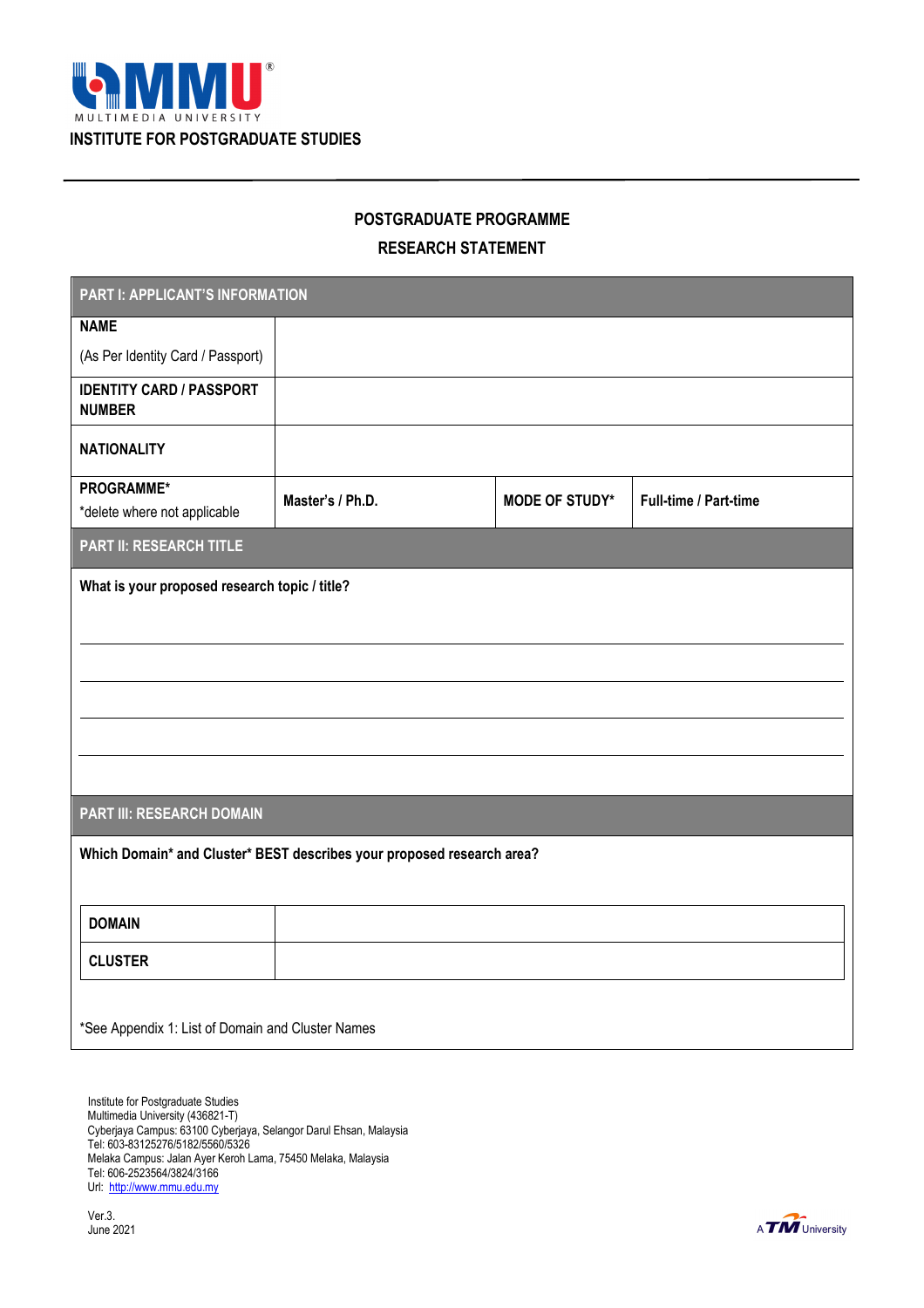

#### **PART IV: FIELD INTEREST(S) / AREA OF RESEARCH**

**What is the research area you wish to explore for your postgraduate study? Elaborate and provide as much details as you can.** 

*Note*: You can consider (but not limited to) using some of the following points to guide you in preparing this section:

- What is the problem you are aiming to solve?
- What are the research questions you have in mind?
- How do other researchers address such problem and what are their limitations? How would you like to do it or address it differently?
- What are the main aims of the project?
- What would you like to prove, demonstrate, analyse, test, investigate or examine in your research?

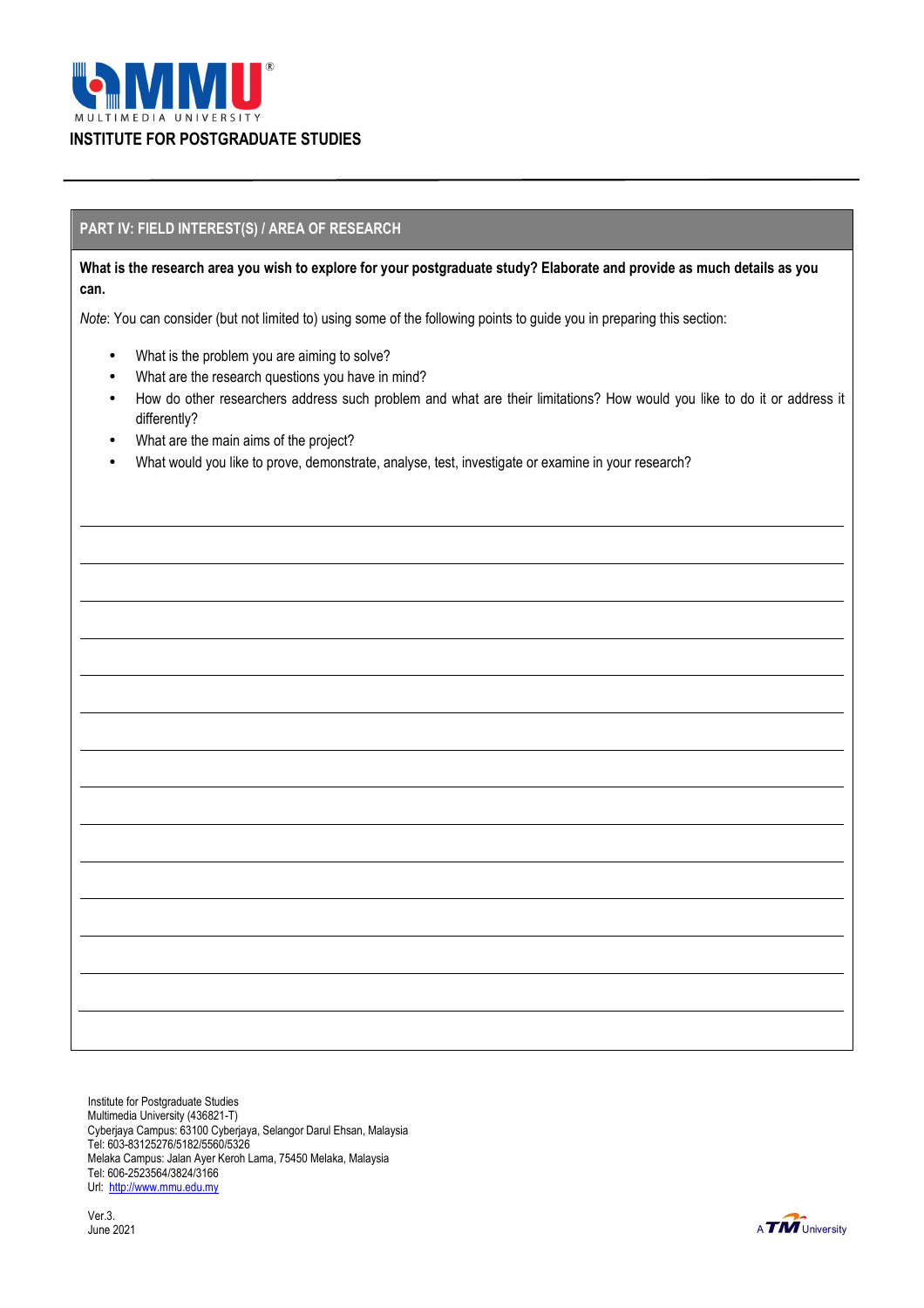

#### **PART V: RELEVANT SKILLS / EXPERIENCE**

**What are the research skill(s), related research experience(s), or transferable skill(s) you might have that could help and support you while pursuing your research in the chosen research area?** 

#### **PART VI: PROPOSED SUPERVISOR**

| <b>Proposed Supervisor*</b> | Name | Accept** | Decline** | NA** |
|-----------------------------|------|----------|-----------|------|
| <b>First choice</b>         |      |          |           |      |
| Second choice               |      |          |           |      |
| <b>Third choice</b>         |      |          |           |      |
| <b>Fourth choice</b>        |      |          |           |      |

\*See Appendix 2: Guideline for using MMU Directory of Expertise

\*\*If you have reached out and communicated with the proposed supervisor, kindly tick ( $\checkmark$ ) to indicate whether he/she has accepted or declined to supervise you. If you have not communicated with the proposed supervisor, tick  $(\checkmark)$  "NA".

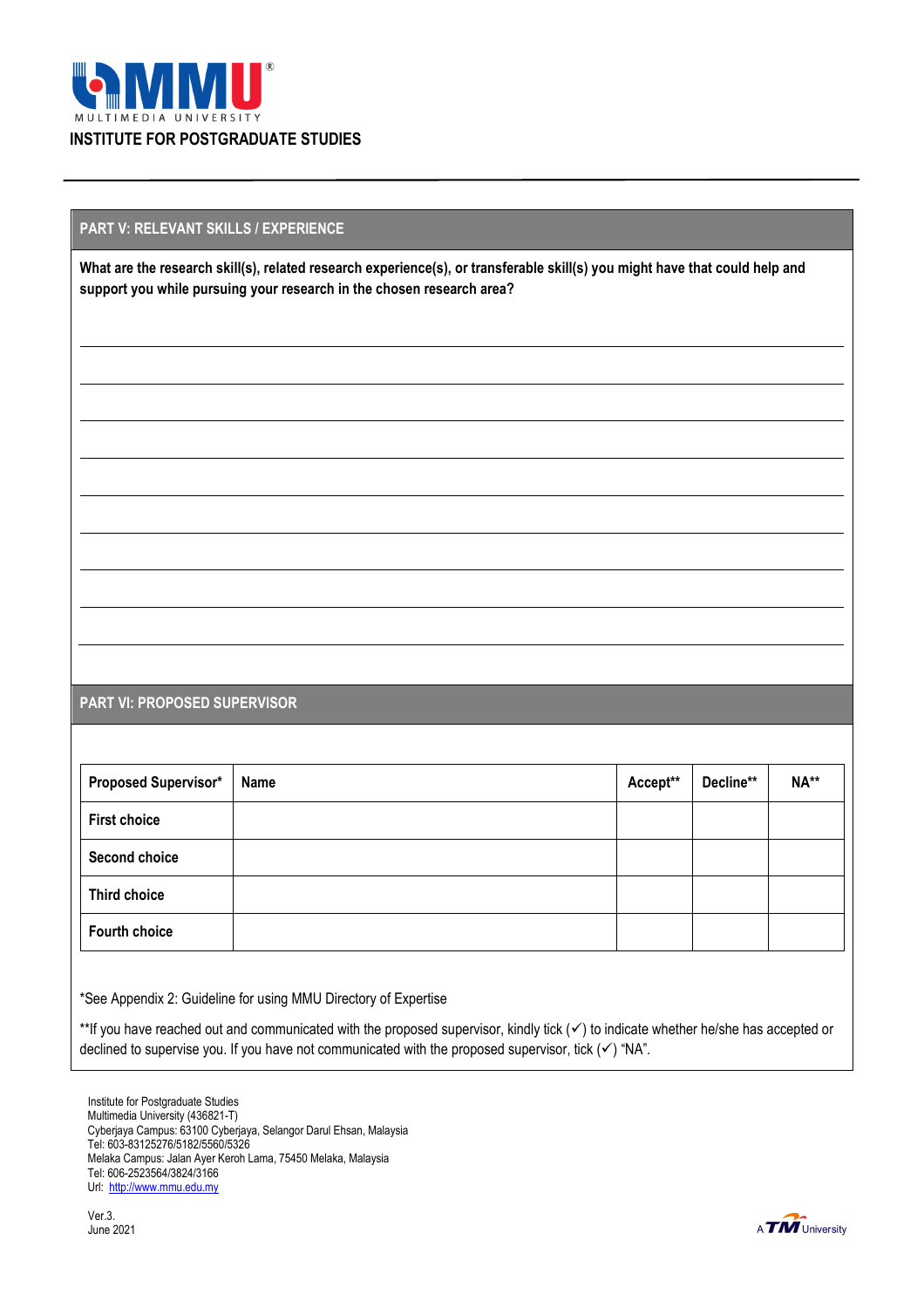

### **APPENDIX 1**

### **LIST OF DOMAIN AND CLUSTER NAMES**

| <b>Research Domain</b>                         | <b>Research Clusters</b>                                                                                                                                                                                                                                                                                                                                                                                                                                     |                                                                                                                                                                                                                                                                                                                                                                                                                                                                                                                                                                     |  |
|------------------------------------------------|--------------------------------------------------------------------------------------------------------------------------------------------------------------------------------------------------------------------------------------------------------------------------------------------------------------------------------------------------------------------------------------------------------------------------------------------------------------|---------------------------------------------------------------------------------------------------------------------------------------------------------------------------------------------------------------------------------------------------------------------------------------------------------------------------------------------------------------------------------------------------------------------------------------------------------------------------------------------------------------------------------------------------------------------|--|
| <b>Business / Management</b>                   | Accounting<br><b>Economics/Applied Economics</b><br>Economic Theory<br>Economic History and History of Economic<br>Thought<br>Econometrics<br>Management<br>Human Resource Management (HRM)<br>Marketing<br>Human Resource Development (HRD)<br>Entrepreneurship                                                                                                                                                                                             | Finance<br>Investment<br>Logistics and Transportation<br><b>Technology Management</b><br><b>Tourism and Hospitality</b><br><b>Operations Management</b><br><b>International Business</b><br><b>Islamic Finance</b><br>Other Economics, Business and<br>Management n.e.c.                                                                                                                                                                                                                                                                                            |  |
| Language /<br>Communication                    | Communication<br>Language and Education<br>Social Science<br>English                                                                                                                                                                                                                                                                                                                                                                                         |                                                                                                                                                                                                                                                                                                                                                                                                                                                                                                                                                                     |  |
| Creative Multimedia /<br><b>Cinematic Arts</b> | Art, Design, Technology and Culture (Fine Arts / New Media, Graphic Design / GUI)<br>Creative Multimedia (Ui / UX, Film)<br><b>Education Technology</b>                                                                                                                                                                                                                                                                                                      |                                                                                                                                                                                                                                                                                                                                                                                                                                                                                                                                                                     |  |
| Engineering                                    | 5G<br>Advanced Mechanical and Green<br>Technology<br>Affordable and Clean Energy<br>Chemistry<br><b>Circuits and Systems</b><br><b>Computer and Network Security</b><br><b>Computer Vision</b><br><b>Control System</b><br><b>Device Simulation</b><br>E-Health<br><b>Electrical Energy and Safety</b><br>Energy Harvesting Circuit Design for IoT<br>Application.<br><b>Engineering Computational Intelligence</b><br>Image and Video Processing and Coding | Internet of Things (IoT) & Data Analytics<br>Manufacturing and Environmental<br>Sustainability<br>Medical Imaging<br>Microwave and RF<br>Nanomaterials and Devices<br><b>Optical Engineering</b><br>Optoelectronic Materials and Devices<br>Propagation and Antenna<br>Remote Sensing and Surveillance<br>Technologies<br>Semiconductor Materials and Devices<br><b>Smart Electronic Materials and Devices</b><br>Sustainable Communications and IoT<br>Very Large Scale Integration (VLSI)<br><b>Water Remediation Technology</b><br><b>Wireless Communication</b> |  |

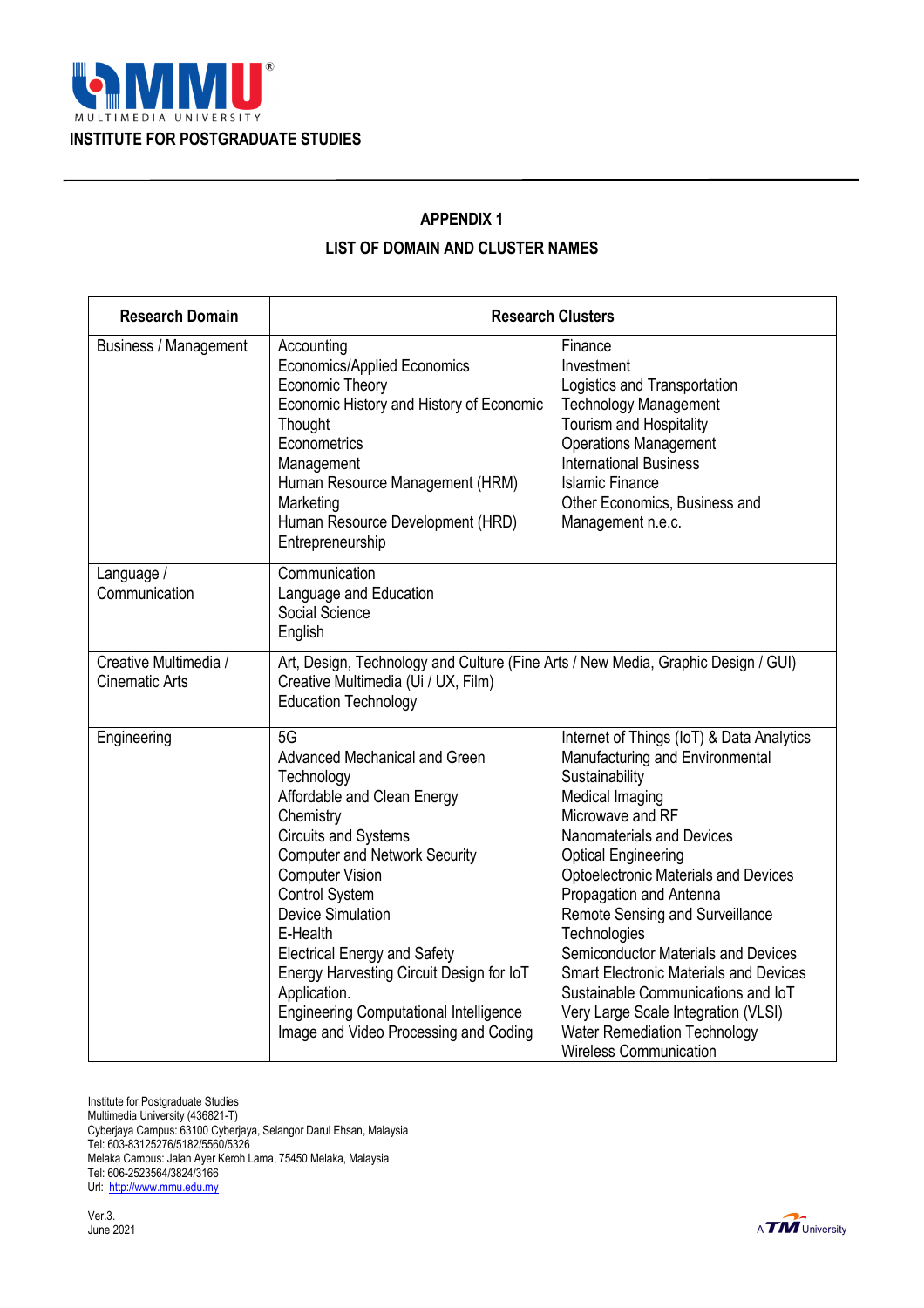

|                                                     | Information, Computer and<br><b>Communication Technology</b><br>Intelligent and Advance Robotic<br>Intelligent Engineering Optimization                                                                                                                                                   | <b>Wireless Optical Communications</b>                                                                                                                                                                                                                                                                |
|-----------------------------------------------------|-------------------------------------------------------------------------------------------------------------------------------------------------------------------------------------------------------------------------------------------------------------------------------------------|-------------------------------------------------------------------------------------------------------------------------------------------------------------------------------------------------------------------------------------------------------------------------------------------------------|
| Information Technology /<br><b>Computer Science</b> | Artificial Intelligence<br><b>Bioinformatics</b><br><b>Biometrics</b><br><b>Business Analytics</b><br>Cloud Computing / IoT<br><b>Communications and Networking</b><br><b>Computer Vision</b><br>Cybersecurity / Blockchain<br>Data Science / Big Data<br>Database Technologies           | Game/ Virtual Reality / Augmented Reality<br>Human Computer Interaction / UX<br>Image / Video Processing<br><b>Information Systems</b><br>Learning Technologies<br>Machine Learning / Machine Intelligence<br>Social Science-Based ICT<br>Software Engineering<br>Text Processing / Text Mining / NLP |
| Law                                                 | Alternative Dispute Resolution (ADR)<br><b>Banking Law</b><br>Child Law<br><b>Constitutional Law</b><br>Conveyancing Law<br>Corporate Law and Governance<br><b>Criminal Law</b><br>Cyber Law<br><b>Education Law</b><br>Elderly and The Law<br><b>Employment Law</b><br><b>Family Law</b> | Human Rights Law<br>Information Technology<br><b>International Business Law</b><br>International Law<br>Islamic Law<br>Law and Economics<br>Law and Technology<br>Law of Privacy<br>Maritime and International Trade Law<br><b>Medical Law</b><br><b>Securities Law</b>                               |